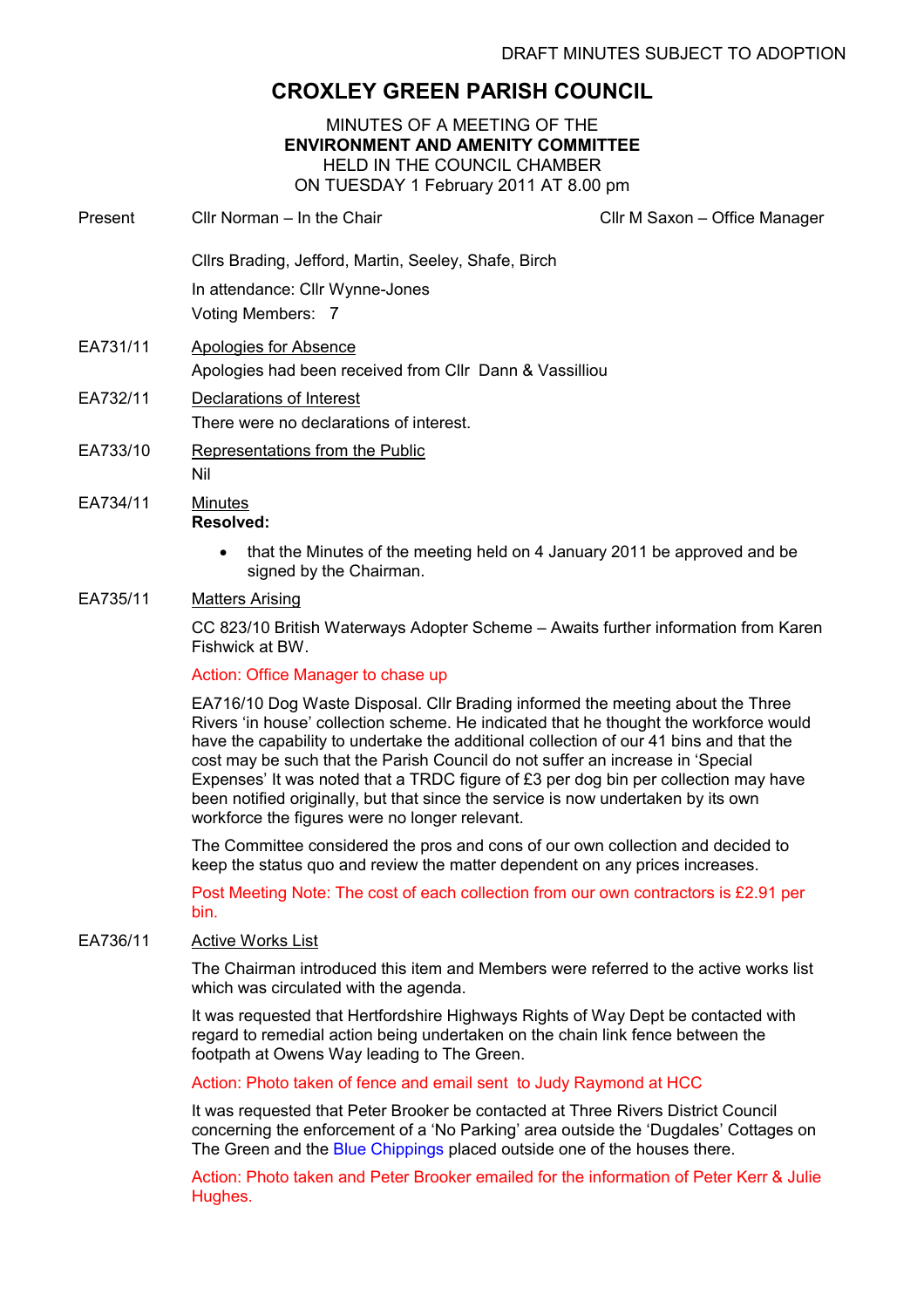Dear Councillor Saxon Peter Brooker has forwarded your email and photograph to me. There are no parking restrictions at this location nor any proposed at the present time. This Council has no budget available for new environmental improvement works in the current financial year. All I can do is add to the list of schemes for consideration in the financial year 2011/12, and see whether any of the authorities - County Council, District Council or Parish Council - might be prepared (singly or in partnership) to fund improvements to the edge of the Green and the highway. Regards Peter Kerr

It was requested that Julie Hughes at Three Rivers District Council be contacted concerning the listed hedge outside Clarenden Cottage on The Green and also the 'A' frame chalkboard that was situated outside the Coach & Horses Public House. It was also noted that any Estate Agents boards appearing on The Green should also be notified to Julie Hughes.

Action: Photos taken of Clarendon Cottage hedge and the chalkboard and emailed to Julie Hughes.

Cllr Norman asked that he be notified on what chemicals are being used during the spraying operations.

Action: Rangers to be notified of this request.

Note: Information passed to Cllr Norman 2.2.11

# EA737/11 School Garden Clubs

The Chairman introduced this item and Members were referred to the report which had been written by the Office Manager and circulated with the agenda.

It was proposed by Councillor Martin and seconded by Councillor Seeley that the recommendations contained in the report be accepted.

Action: Active works list for March – October to be amended to include details of the visits to schools.

Note: Information on the Malvern Way and Rickmansworth School clubs are still awaited.

Action: Cllr Shafe to seek advice regarding the necessity of obtaining individual CRB checks for each school.

### EA738/11 Orphan Land, Watford Road

Awaits information on ownership from Julie Munro at Hertfordshire Highways via their land agents Lambert Smith Hampton.

Action: Office Manager to chase up

It was asked that Herts Highways were contacted regarding the overhanging ivy at this location.

Action: Photo to be taken and email sent to Herts Highways offering the services of the Rangers if necessary.

Note: Fault reference 1611001 refers.

#### EA739/11 Parish Pump

.

This item was introduced by the Chairman who asked Cllr Martin to elaborate.

Four options were considered by the committee. 1) Keep the format as it is, 2) Shrink the size to a newsletter style, 3) Have a smaller print run and make copies available at specified locations and 4) Scrap it altogether.